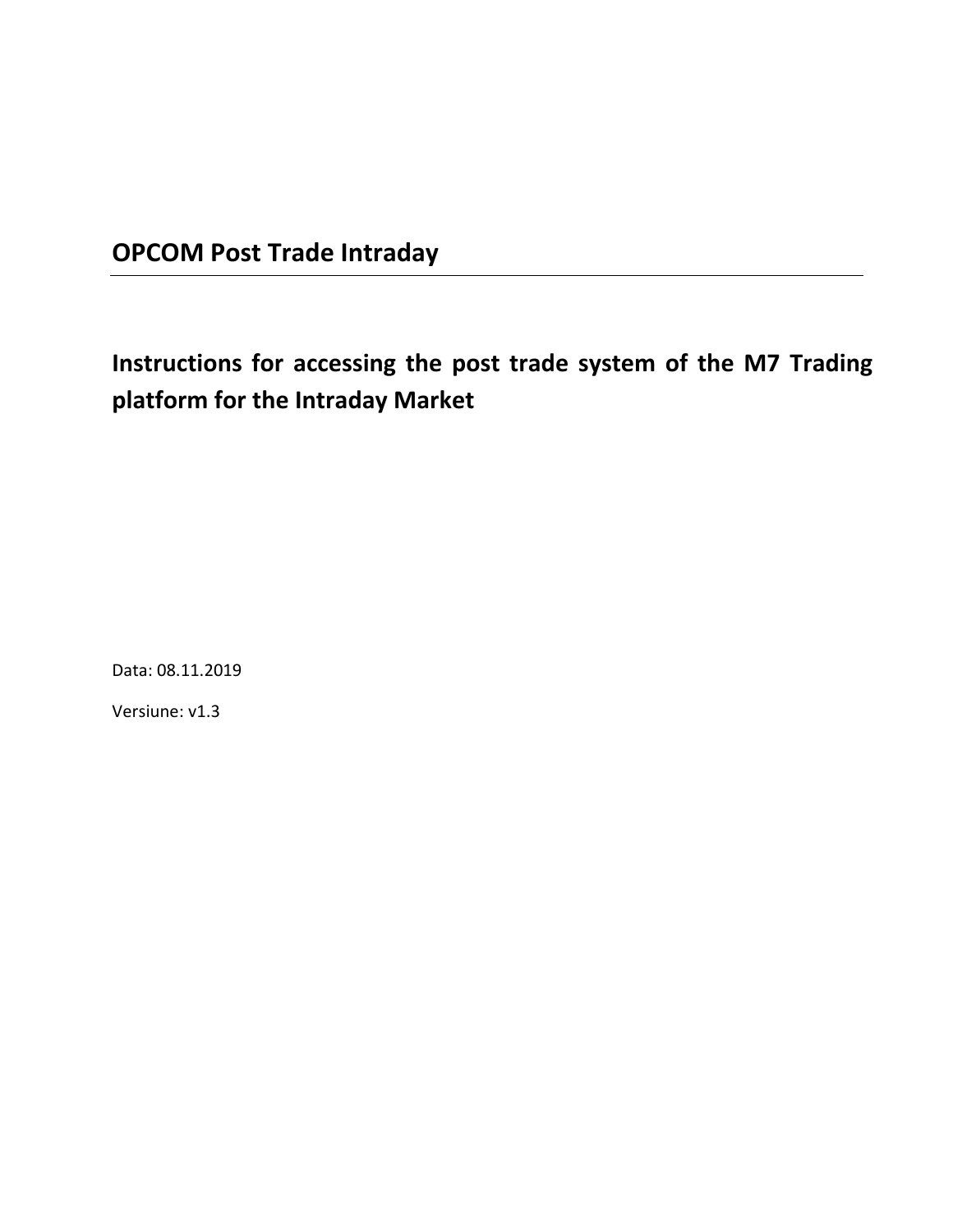## **Introduction**

Downloading the files resulted from the transactions (settlement notes, physical notifications etc.) on the M7 Trading platform is done from the dedicated server at the following address: [https://m7pt.opcom.ro](https://m7pt.opcom.ro/)

Access is based on a digital certificate and a password.

## **Chapter 1 – Installing the certificate**

The certificate for connecting to the post trade system and the password for installing it will be sent by OPCOM in separate emails.

The certificate must be unzipped for installation. The file extracted from the archive looks like this:



Double-click the certificate and follow the instructions below:

#### Click **Next**

| Certificate Import Wizard                                                                                                                                                                                                                                           |                |
|---------------------------------------------------------------------------------------------------------------------------------------------------------------------------------------------------------------------------------------------------------------------|----------------|
| Welcome to the Certificate Import Wizard                                                                                                                                                                                                                            |                |
| This wizard helps you copy certificates, certificate trust lists, and certificate revocation<br>lists from your disk to a certificate store.                                                                                                                        |                |
| A certificate, which is issued by a certification authority, is a confirmation of your identity<br>and contains information used to protect data or to establish secure network<br>connections. A certificate store is the system area where certificates are kept. |                |
| Store Location                                                                                                                                                                                                                                                      |                |
| Current User                                                                                                                                                                                                                                                        |                |
| Local Machine                                                                                                                                                                                                                                                       |                |
| To continue, click Next.                                                                                                                                                                                                                                            |                |
|                                                                                                                                                                                                                                                                     |                |
|                                                                                                                                                                                                                                                                     |                |
|                                                                                                                                                                                                                                                                     |                |
|                                                                                                                                                                                                                                                                     | Cancel<br>Next |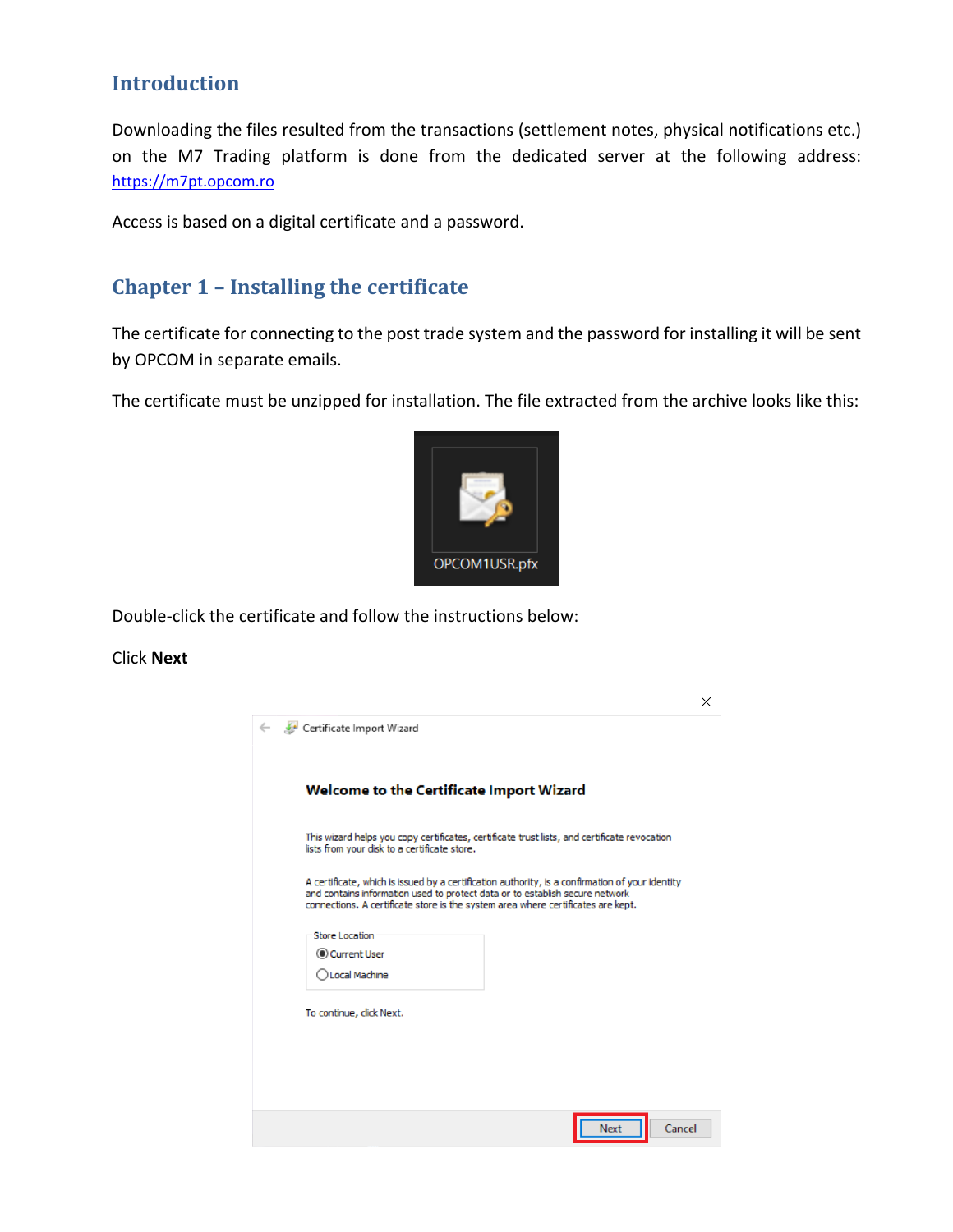#### Click **Next**

| Certificate Import Wizard                                                                |  |  |  |  |  |
|------------------------------------------------------------------------------------------|--|--|--|--|--|
| <b>File to Import</b><br>Specify the file you want to import.                            |  |  |  |  |  |
| File name:                                                                               |  |  |  |  |  |
| <b>\OPCOM1USR.pfx</b><br>Browse                                                          |  |  |  |  |  |
| Note: More than one certificate can be stored in a single file in the following formats: |  |  |  |  |  |
| Personal Information Exchange-PKCS #12 (.PFX,.P12)                                       |  |  |  |  |  |
| Cryptographic Message Syntax Standard-PKCS #7 Certificates (.P7B)                        |  |  |  |  |  |
| Microsoft Serialized Certificate Store (.SST)                                            |  |  |  |  |  |
|                                                                                          |  |  |  |  |  |
|                                                                                          |  |  |  |  |  |
|                                                                                          |  |  |  |  |  |
|                                                                                          |  |  |  |  |  |
|                                                                                          |  |  |  |  |  |
|                                                                                          |  |  |  |  |  |
| Cancel<br>Next                                                                           |  |  |  |  |  |

Enter the password and click **Next**

| <b>Private key protection</b>                                                                                                                 |
|-----------------------------------------------------------------------------------------------------------------------------------------------|
| To maintain security, the private key was protected with a password.                                                                          |
| Type the password for the private key.                                                                                                        |
| Password:                                                                                                                                     |
|                                                                                                                                               |
| Display Password                                                                                                                              |
| Import options:                                                                                                                               |
| Enable strong private key protection. You will be prompted every time the<br>private key is used by an application if you enable this option. |
| Mark this key as exportable. This will allow you to back up or transport your<br>keys at a later time.                                        |
| Protect private key using virtualized-based security(Non-exportable)                                                                          |
| $\triangledown$ Include all extended properties.                                                                                              |

 $\times$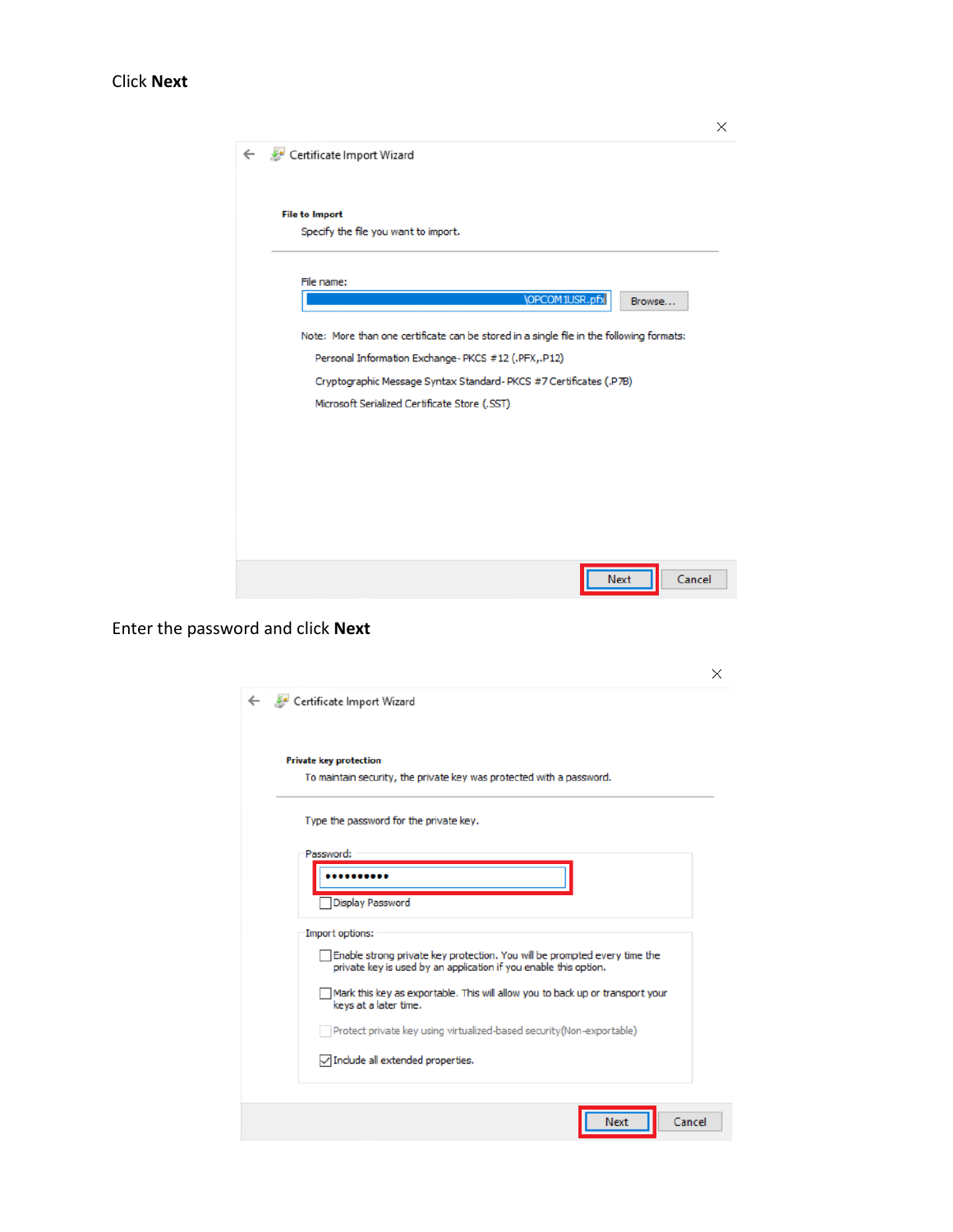#### Click **Next**

| <b>Certificate Store</b> |                                                                                         |  |        |
|--------------------------|-----------------------------------------------------------------------------------------|--|--------|
|                          | Certificate stores are system areas where certificates are kept.                        |  |        |
| the certificate.         | Windows can automatically select a certificate store, or you can specify a location for |  |        |
|                          | Automatically select the certificate store based on the type of certificate             |  |        |
|                          | $\bigcirc$ Place all certificates in the following store                                |  |        |
|                          | Certificate store:                                                                      |  |        |
|                          |                                                                                         |  | Browse |
|                          |                                                                                         |  |        |
|                          |                                                                                         |  |        |
|                          |                                                                                         |  |        |
|                          |                                                                                         |  |        |
|                          |                                                                                         |  |        |
|                          |                                                                                         |  |        |

#### Click **Finish**

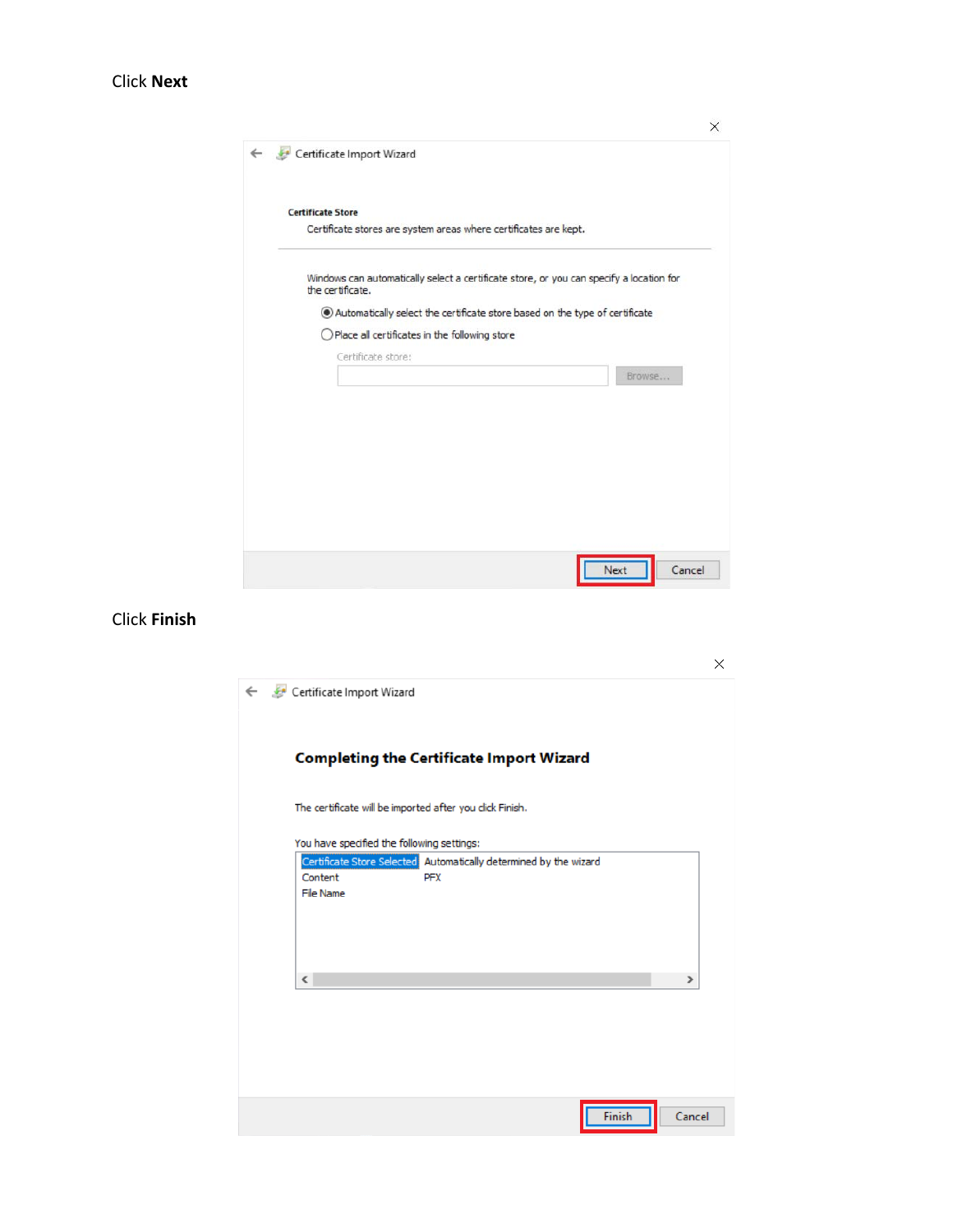

### **Chapter 2 – Connecting to the server**

In order to connect to the server you must make sure your informatic security systems allow access to the server m7pt.opcom.ro on port 443.

If access is allowed, open the web browser and access the address[: https://m7pt.opcom.ro](https://m7pt.opcom.ro/)



During access you will be asked to choose the authentication certificate.

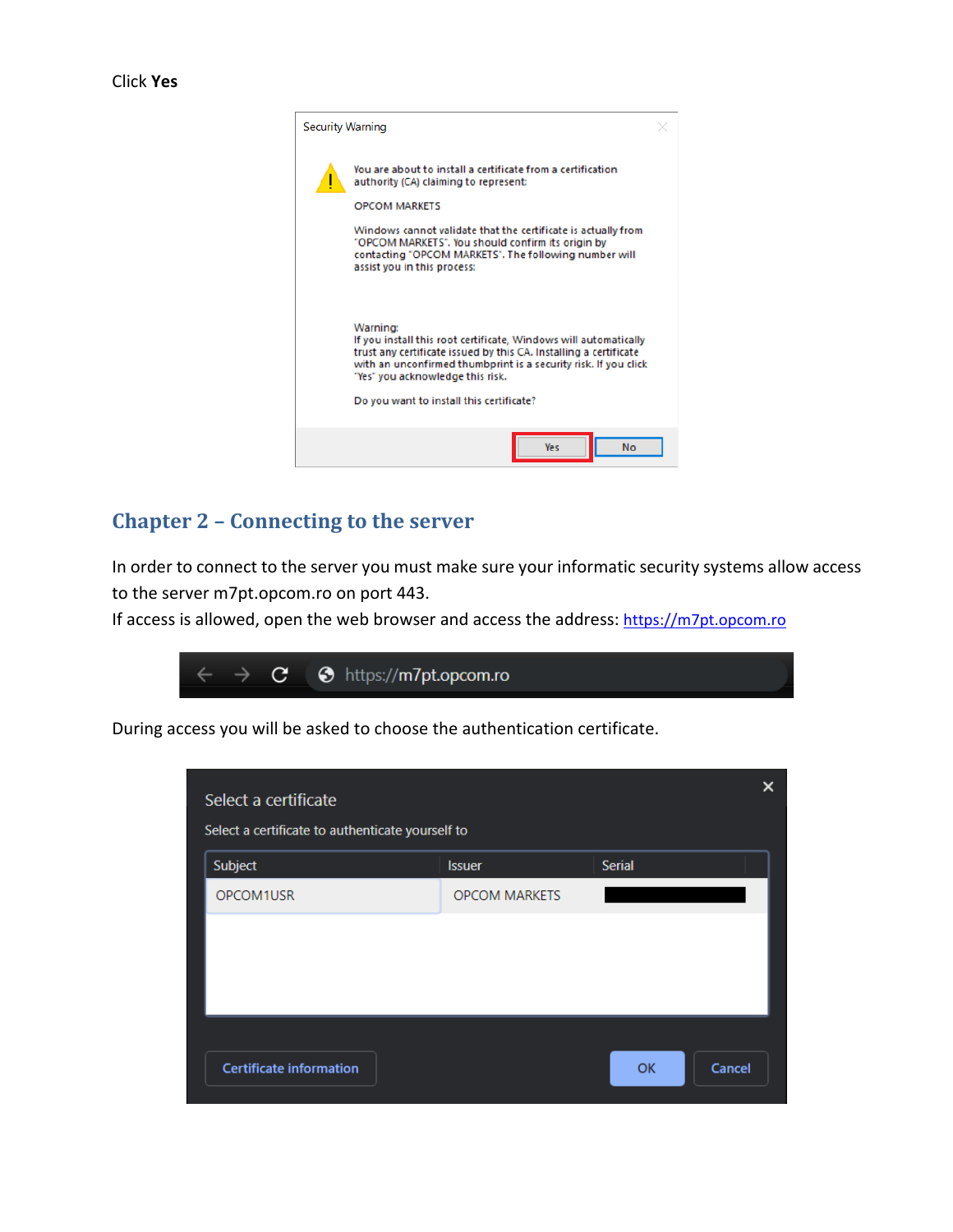Then the login page will load where you have to enter your password. Use the same credentials as the ones for connecting to the M7 Trading platform, which were communicated by OPCOM.

| <b>OPCOM POST TRADE INTRADAY</b><br>opcom    |  |
|----------------------------------------------|--|
| OPCOM1USR                                    |  |
| Password                                     |  |
| <b>LOGIN</b>                                 |  |
| Save login details<br>n                      |  |
| <b>CHANGE PASSWORD</b><br>$\mathbf{\lambda}$ |  |

If you wish to save the password for a faster login in the future you can check **Save login details**.

#### **IMPORTANT!**

After the first login we recommend to change the password.

Changing the password in the post trade system does not change the password in the M7 platform.

Similarly, changing the password in the M7 Trading platform does not change the password in the post trade system!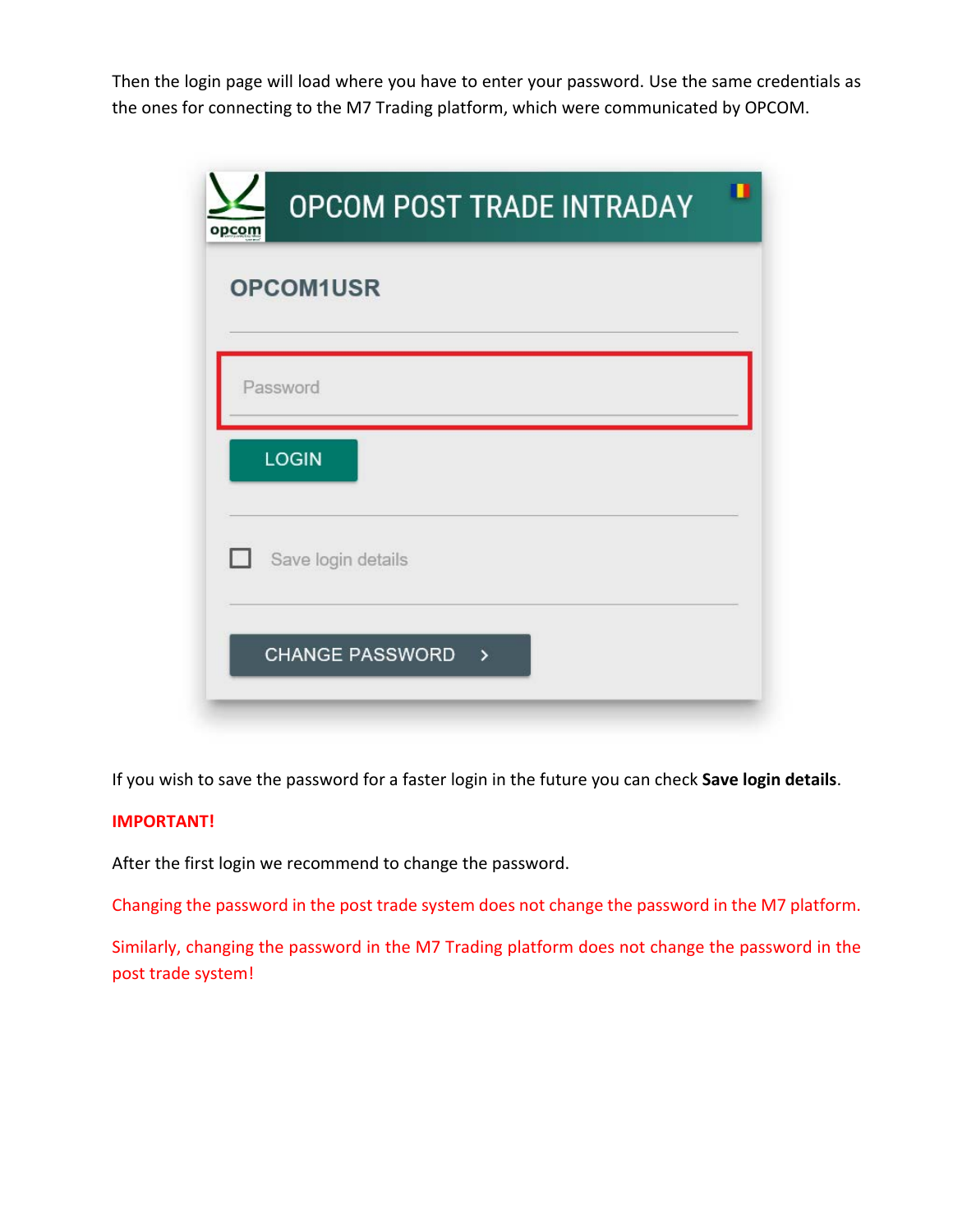## **Chapter 3 – Changing the password**

Changing the password is done from the login page. To do this click **CHANGE PASSWORD**.

|   | OPCOM1USR          |  |
|---|--------------------|--|
|   | Password           |  |
|   | LOGIN              |  |
| П | Save login details |  |

In the page that opens enter the current password in the first field and the new password in the next fields. For safety reasons it is recommended to retype the password instead of using the Copy/Paste method.

After entering the information, in order to accept the change click **CHANGE PASSWORD**.

|              | <b>OPCOM1USR</b>                         |
|--------------|------------------------------------------|
| Password     |                                          |
|              |                                          |
| New password |                                          |
|              | $••••••••••••••$                         |
|              | Retype new password                      |
|              |                                          |
|              |                                          |
|              | <b>CHANGE PASSWORD</b><br><b>CLEAR</b>   |
|              |                                          |
|              | Enter the username and current password. |

To cancel and return to the login page, click **BACK TO LOGIN**.

Changing the password in the post trade intraday system will not change the password in the M7 platform!